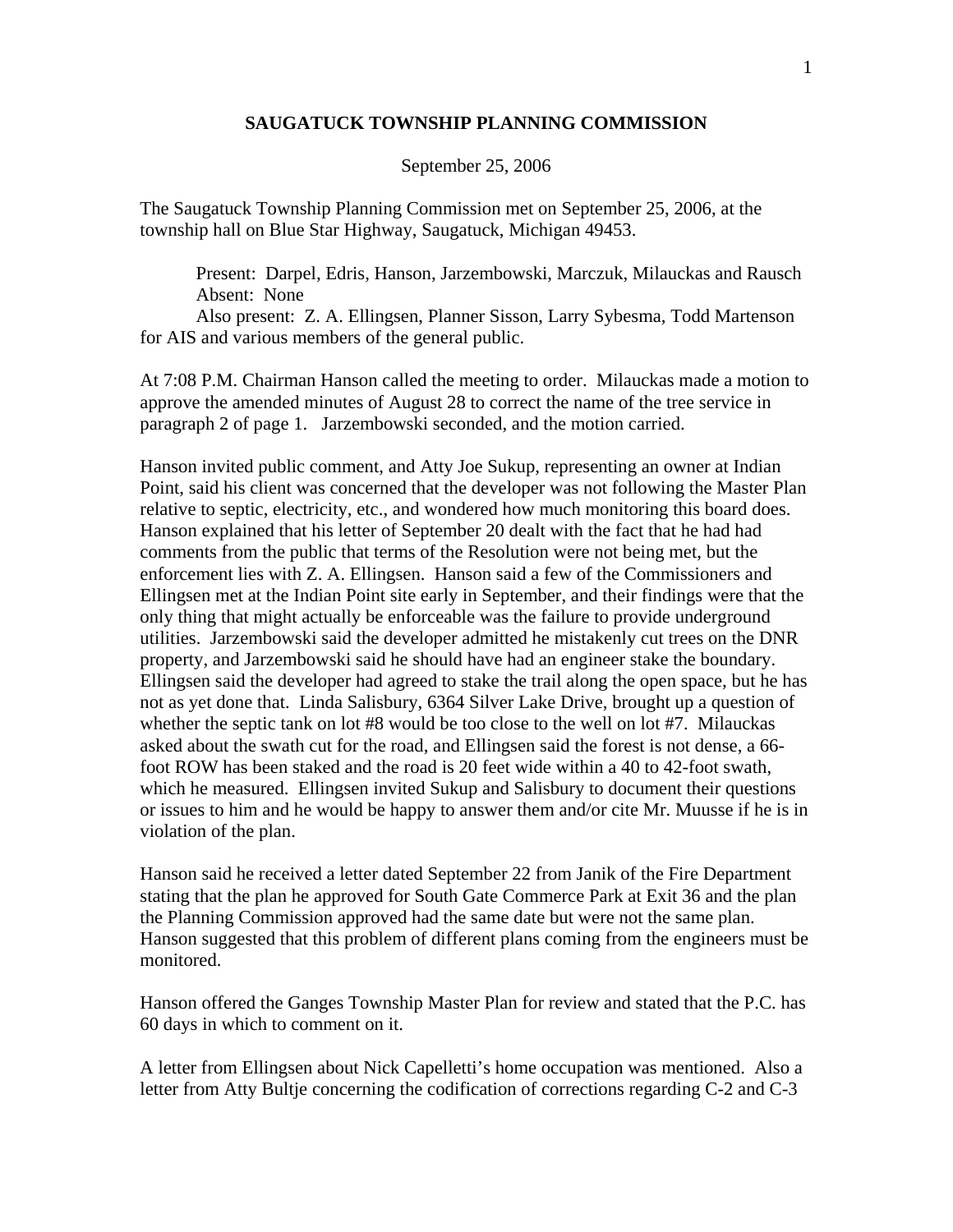and the numbering of certain sections was mentioned. Ellingsen said he would redo them and send them to the company doing the codification. Milauckas wondered when the codification of all the amendments made this year would take place.

Hanson introduced the site plan review of Larry Sybesma's 4000 s.f. home improvement store proposed for C-3 on the southeast side of Blue Star across from where  $64<sup>th</sup>$  Street would intersect. Secretary Rausch read the notice sent to neighboring property owners, not required to be published in the newspaper. Sybesma presented the September 19 plan for his building, adjusted to conform to Planner Sisson's suggestions because of the possibility of  $64<sup>th</sup>$  Street being continued across Blue Star to the south. Milauckas suggested putting a September 25 date on the landscape plan, which the P.C. proceeded to use for discussion. Building elevation and lighting plans were presented also. Sisson went through his memo of September 22 and pointed out that there is adequate internal landscaping in the parking lot to allow all parking in the front yard. Sisson said there is the issue of meeting township standards of driveway separation or creating a joint driveway when adjoining property is developed. He added that drainage needs to be reviewed by the county. Public water and sewer are available. A letter from the fire department dated September 22 indicates where a fire hydrant should be installed.

There was some discussion of what happens to the proposed driveway if  $64<sup>th</sup>$  St. is extended to the south, how to avoid having traffic from this site exit right at the intersection with Blue Star, and where Sybesma would access the rest of his 36 acres to the east. Sybesma said he would cooperate when the time comes to plan an extension of  $64<sup>th</sup>$  St. Milauckas asked Chris Gorgas if there had been any discussion of making a private roadway between Sybesma's property and Gorgas' property to the west, and Gorgas replied that he had no response from Sybesma. Sisson said an extension of 64<sup>th</sup> St. would be 90% on Sybesma's property because the Road Commission would want a 90-degree angle.

Sybesma said his store would be a hardware store, not a lumber yard, with 1360 s.f. retail and 2640 s.f. storage. When asked about existing trees, he said there were some stands of trees he would like credit for retaining, but there was nothing within the 70-foot setback worth saving.

Hanson opened the meeting to public comment on the site plan, and Chris Gorgas, 3480 Riverside Drive, asked if there would be a notation in the approval that Sybesma's intersection is temporary until such time as a permanent road is put in there and if the P. C. would have a problem with Gorgas putting in another drive 200 feet to the southwest. Hanson said he didn't see how the P. C. could prevent it. Gorgas asked if the 33 feet on the plan is dedicated to the county, and Hanson said Sybesma has simply provided a 33 foot future right-of-way. Sisson explained that a planning commission can only suggest to the county where a road is needed and enlist cooperation from property owners. Darpel said he didn't understand why Sybesma put his driveway right where the possible intersection would go, and Sybesma explained that he understood Bill Nelson of the Road Commission to say that the county was not going to build a road there, maybe put in a traffic light. Sybesma said he did not want to invest in building a private road. The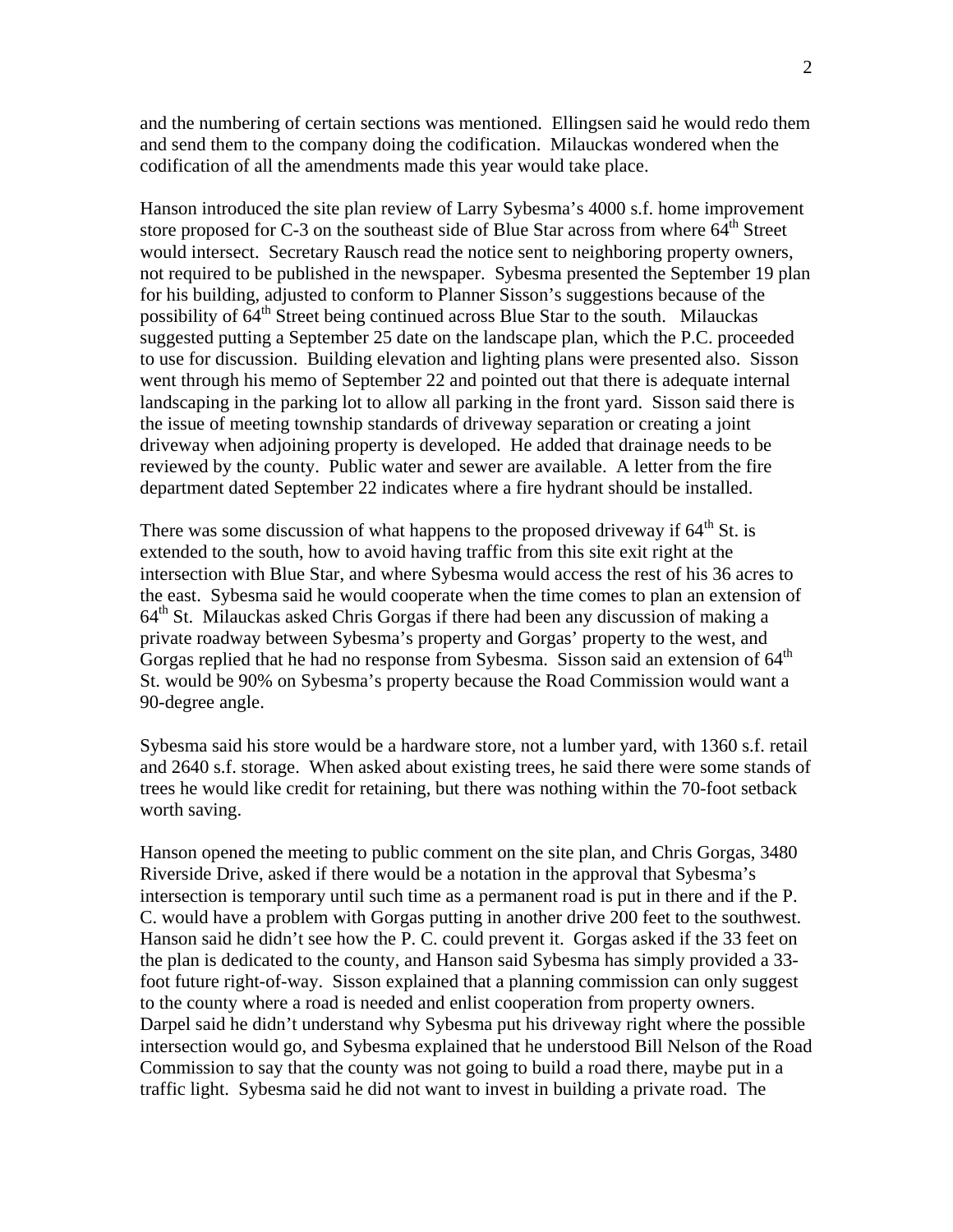problem of multiple driveways along Blue Star in this busy area was discussed, and. Sybesma suggested a service road along Blue Star to connect these properties and close the southern entrance to  $64<sup>th</sup>$  St. at Spectators, but he balked at the idea of waiting 30 days for the Road Commission to design a future extension of  $64<sup>th</sup>$  St. at his driveway. Sisson called attention to a provision in the Zoning Ordinance for a temporary driveway in Sec. 40-848 (c) (1).

Upon examination of the lighting plan, Sisson suggested that the wall-mounted lights on the building should be shielded to project 45 degrees downward. Sybesma said the store would not be open at night, so he did not need to light the parking lot. The layout of the parking lot was discussed, and Sisson said the position of the peninsulas of landscaping with the angle of the driveway would break up the view of the cars parked there. Sybesma added that the peninsulas would be curbed and watered as well.

At 10:00 P.M. the meeting was briefly recessed, at which time Rausch left. When the meeting resumed, building elevation plans were examined, and it was determined that the north and south sides had been reversed. The gravel area in front of the garage doors was explained as a place for the garbage truck to approach the dumpster site. Marczuk asked about wetlands, and Sybesma said there are none, according to an assessment made by STS. He added that he had gone through Phase 1 and Phase 2 of clean-up and could provide the information to the Commission.

Darpel made a motion, supported by Jarzembowski, to approve Larry Sybesma's site plan of September 19 as amended September 25 for a home improvement store as being in compliance with Zoning Ordinance Secs. 40-813, 40-815 and 49-816, with the following conditions:

 (1) That it is understood that the driveway entrance shown is temporary as per Zoning Ordinance Sec. 40-848 (c) (1) and will be replaced when a 4-way signalized entrance is required and designed by the Allegan County Road Commission to serve properties on either side of the spot where  $64<sup>th</sup>$  St. intersects with the south side of Blue Star Highway, such design to be submitted with approval of the site plan;

(2) That exterior lighting be at a 45-degree angle downward;

 (3) That the final landscape plan show trees to be retained, that no cutting be done in the Tree Protection Zone, that the evergreen trees on the northeast corner be dispersed;

(4) That a fire hydrant be positioned on the northeast corner of the entrance; and

 (5) That approval be obtained from all necessary local, state and federal governments.

A sub-committee, consisting of Milauckas and Darpel, will visit the site with Sybesma to determine what trees are there.

Todd Martenson, representing Automated Integrated Systems, displayed the new plan for a reduced rezoning request from A-1 to C-3 south of Exit 36 with access to Blue Star Highway. He discussed the conditional rezoning list they were offering which limited allowed uses to retail agricultural product sales, ambulance service, auto and boat sales, hotels and motels, governmental buildings, public utility buildings, commercial PUD's, and wholesale sales/service facilities and disallowed many other uses that are usually